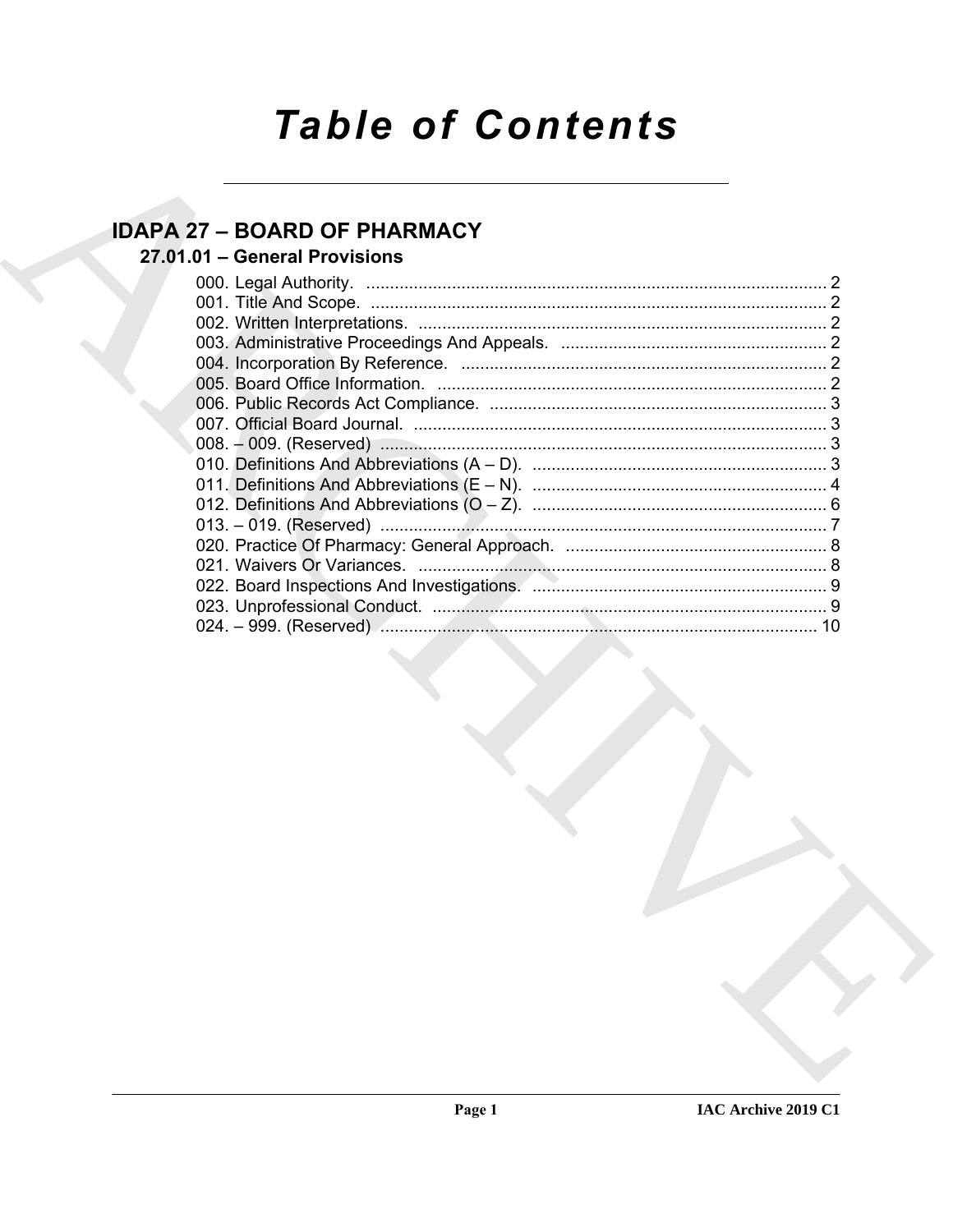#### **IDAPA 27 TITLE 01 CHAPTER 01**

# **IDAPA 27 – BOARD OF PHARMACY**

#### **27.01.01 – GENERAL PROVISIONS**

#### <span id="page-1-11"></span><span id="page-1-2"></span><span id="page-1-1"></span>**000. LEGAL AUTHORITY.**

This chapter is adopted under the legal authority of the Uniform Controlled Substances Act, Title 37, Chapter 27, Idaho Code; the Idaho Pharmacy Act, the Idaho Wholesale Drug Distribution Act, and the Idaho Legend Drug Donation Act, Title 54, Chapter 17, Idaho Code; and specifically pursuant to Sections 37-2702, 37-2715, 54-1717, 54-1753, 54-1755, and 54-1763, Idaho Code. (7-1-18)

#### <span id="page-1-3"></span>**001. TITLE AND SCOPE.**

<span id="page-1-12"></span>**01.** Title. The title of this chapter is "General Provisions," IDAPA 27, Title 01, Chapter 01. (7-1-18)

**02. Scope**. The scope of this chapter includes, but is not limited to, provision for, and clarification of, the Board's assigned responsibility to: (7-1-18)

**a.** Regulate and control the manufacture, distribution, and dispensing of controlled substances within or into the state, pursuant to the Uniform Controlled Substances Act, Section 37-2715, Idaho Code; (7-1-18)

**b.** Regulate and control the practice of pharmacy, pursuant to the Idaho Pharmacy Act, Section 54-1718, Idaho Code; and (7-1-18)

**c.** Carry out its duties in regard to drugs, devices and other materials used in the diagnosis, mitigation and treatment, or prevention of injury, illness, and disease, pursuant to Section 54-1719, Idaho Code, or in regard to professionals or other individuals licensed or registered by the Board or otherwise engaged in conduct subject to regulation under these Acts. (7-1-18)

#### <span id="page-1-13"></span><span id="page-1-4"></span>**002. WRITTEN INTERPRETATIONS.**

In accordance with Title 67, Chapter 52, Idaho Code, this agency may have written statements that pertain to the interpretation of, or to compliance with the rules of this chapter. Any such documents are available for public inspection and copying at cost at the Idaho Board of Pharmacy office. (7-1-18)

#### <span id="page-1-8"></span><span id="page-1-5"></span>**003. ADMINISTRATIVE PROCEEDINGS AND APPEALS.**

Administrative proceedings and appeals are administered by the Board in accordance with the "Idaho Rules of Administrative Procedure of the Attorney General," IDAPA 04.11.01, Subchapter B -- Contested Cases, Rules 100  $(7-1-18)$  (7-1-18)

**01. Place and Time for Filing**. Documents in rulemakings or contested cases must be filed with the executive director of the Board at the Board office between the hours of 8 a.m. and 5 p.m., Mountain Time, Monday through Friday, excluding state holidays.  $(7-1-18)$ through Friday, excluding state holidays.

<span id="page-1-0"></span>**CHAPTER 01**<br> **IDAPA 27 - BOARD OF PHARMACY**<br> **27.41.61 - GENERAL PROVISIONS**<br> **27.41.61 - GENERAL PROVISIONS**<br> **ARCHIVE CONTINENTS:**<br> **ARCHIVE CONTINENTS:**<br> **ARCHIVE CONTINENTS:**<br> **ARCHIVE CONTINENTS:**<br> **CONTINENTS:**<br> **C Manner of Filing**. One (1) original of each document is sufficient for filing; however, the person or officer presiding over a particular rulemaking or contested case proceeding may require the filing of additional copies. A document may be filed with the Board by e-mail or fax if legible, complete, and received during the Board's office hours. The filing party is responsible for verifying with Board staff that an e-mail or fax was successfully and legibly received.

#### <span id="page-1-10"></span><span id="page-1-6"></span>**004. INCORPORATION BY REFERENCE.**

No documents have been incorporated by reference into these rules. (7-1-18)

#### <span id="page-1-9"></span><span id="page-1-7"></span>**005. BOARD OFFICE INFORMATION.**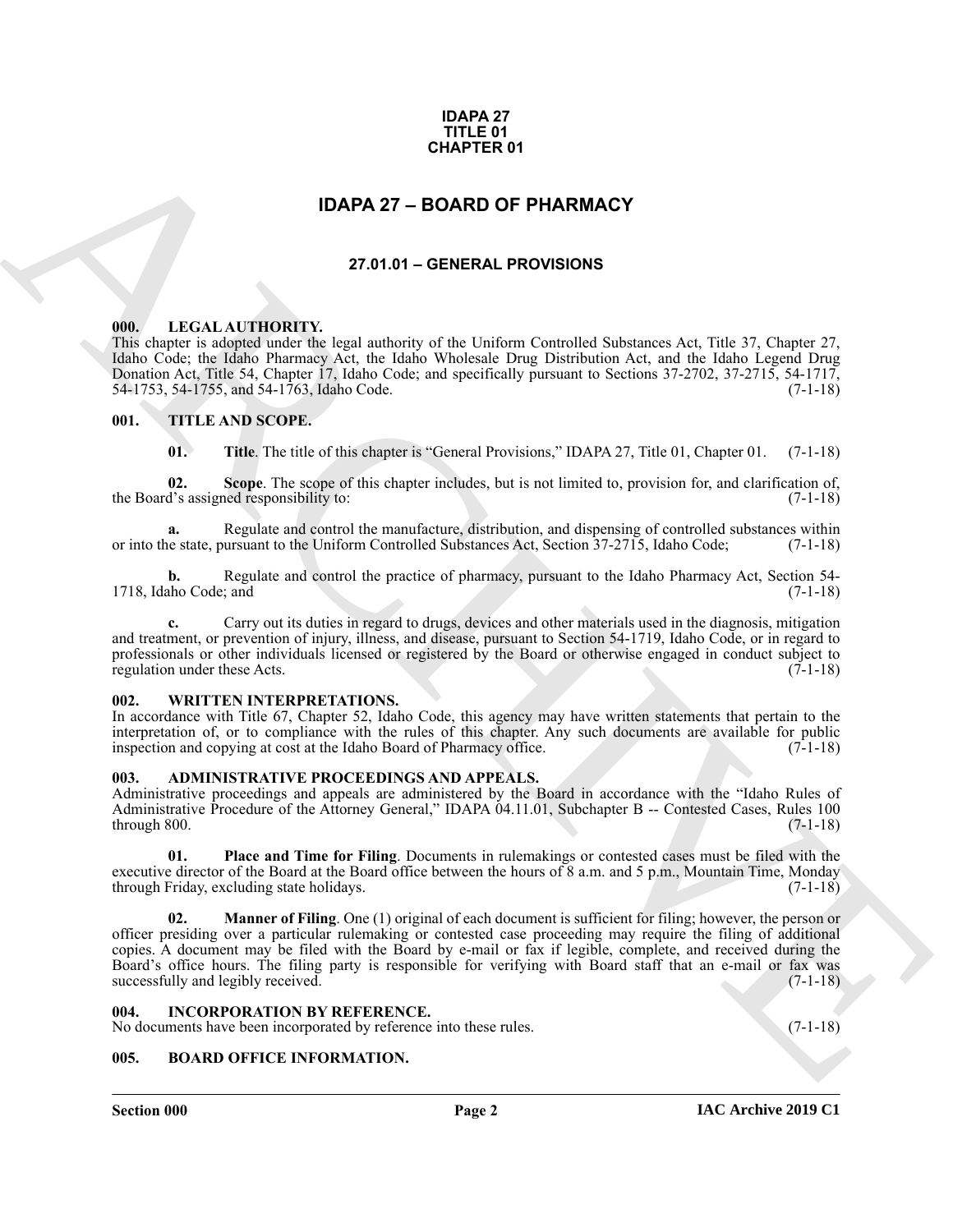|                                  | <b>State Board of Pharmacy</b>                                                                                                                                                                                                                                                                                                                                                                                                                                                                                                      | <b>General Provisions</b> |
|----------------------------------|-------------------------------------------------------------------------------------------------------------------------------------------------------------------------------------------------------------------------------------------------------------------------------------------------------------------------------------------------------------------------------------------------------------------------------------------------------------------------------------------------------------------------------------|---------------------------|
| 01.                              | Street Address. The office is located at 1199 Shoreline Lane, Suite 303, Boise, Idaho.                                                                                                                                                                                                                                                                                                                                                                                                                                              | $(7-1-18)$                |
| 02.                              | Mailing Address. The mailing address is P.O. Box 83720, Boise, Idaho 83720-0067.                                                                                                                                                                                                                                                                                                                                                                                                                                                    | $(7-1-18)$                |
| 03.                              | Telephone Number. The telephone number is (208) 334-2356.                                                                                                                                                                                                                                                                                                                                                                                                                                                                           | $(7-1-18)$                |
| 04.                              | Fax Number. The fax number is (208) 334-3536.                                                                                                                                                                                                                                                                                                                                                                                                                                                                                       | $(7-1-18)$                |
| 05.                              | <b>Electronic Address</b> . The website address is https://bop.idaho.gov.                                                                                                                                                                                                                                                                                                                                                                                                                                                           | $(7-1-18)$                |
| 06.<br>excluding state holidays. | <b>Office Hours</b> . The office hours are 8 a.m. to 5 p.m., Mountain Time, Monday through Friday,                                                                                                                                                                                                                                                                                                                                                                                                                                  | $(7-1-18)$                |
| 006.<br>1, Idaho Code.           | PUBLIC RECORDS ACT COMPLIANCE.<br>Board of Pharmacy records and filings are subject to compliance with the Idaho Public Records Act, Title 74, Chapter                                                                                                                                                                                                                                                                                                                                                                              | $(7-1-18)$                |
| 007.<br>proof of notification.   | OFFICIAL BOARD JOURNAL.<br>The official journal of the Board is the electronic Idaho State Board of Pharmacy Newsletter. A link to recent versions<br>of the newsletter is posted on the Board's website. Board licensees and registrants are presumed to have knowledge of<br>the contents of the newsletter on the date of publication. The newsletter may be used in administrative hearings as                                                                                                                                  | $(7-1-18)$                |
| $008.-009.$                      | (RESERVED)                                                                                                                                                                                                                                                                                                                                                                                                                                                                                                                          |                           |
| 010.                             | <b>DEFINITIONS AND ABBREVIATIONS (A-D).</b><br>The definitions set forth in Sections 54-1705 and 37-2701, Idaho Code, are applicable to these rules. In addition, the<br>following terms shall have the meanings set forth below:                                                                                                                                                                                                                                                                                                   | $(7-1-18)$                |
| 01.                              | <b>ACCME</b> . Accreditation Council for Continuing Medical Education.                                                                                                                                                                                                                                                                                                                                                                                                                                                              | $(7-1-18)$                |
| 02.                              | Accredited School or College of Pharmacy. A school or college that meets the minimum<br>standards of the ACPE and appears on its list of accredited schools or colleges of pharmacy.                                                                                                                                                                                                                                                                                                                                                | $(7-1-18)$                |
| 03.                              | ACPE. Accreditation Council for Pharmacy Education.                                                                                                                                                                                                                                                                                                                                                                                                                                                                                 | $(7-1-18)$                |
| 04.                              | ADS - Automated Dispensing and Storage. A mechanical system that performs operations or<br>activities, other than compounding or administration, relative to the storage, packaging, dispensing, or distribution of<br>drugs and that collects, controls, and maintains transaction information.                                                                                                                                                                                                                                    | $(7-1-18)$                |
| U5.                              | Biological Product. A virus, therapeutic serum, toxin, antitoxin, vaccine, blood, blood component<br>or derivative, allergenic product, protein (except any chemically synthesized polypeptide), or analogous product, or<br>arsphenamine or derivative of arsphenamine (or any other trivalent organic arsenic compound), that is applicable to<br>the prevention, treatment, or cure of a disease or condition of human beings and licensed under Section $351(k)$ of the<br>Public Health Service Act, 42 U.S.C. Section 262(i). | $(7-1-18)$                |
| 06.                              | Biosimilar. A biological product highly similar to a specific reference biological product that is<br>licensed by the FDA pursuant to 42 U.S.C. Section $262(k)$ and published in the Purple Book.                                                                                                                                                                                                                                                                                                                                  | $(7-1-18)$                |
| 07.<br>Prevention.               | CDC. United States Department of Health and Human Services, Centers for Disease Control and                                                                                                                                                                                                                                                                                                                                                                                                                                         | $(7-1-18)$                |
| 08.                              | Change of Ownership. A change of majority ownership or controlling interest of a drug outlet<br>licensed or registered by the Board.                                                                                                                                                                                                                                                                                                                                                                                                | $(7-1-18)$                |
|                                  | <b>CLIA-Waived Test.</b> A test that is waived under the federal Clinical Laboratory Improvement                                                                                                                                                                                                                                                                                                                                                                                                                                    |                           |

#### <span id="page-2-15"></span><span id="page-2-0"></span>**006. PUBLIC RECORDS ACT COMPLIANCE.**

#### <span id="page-2-14"></span><span id="page-2-1"></span>**007. OFFICIAL BOARD JOURNAL.**

#### <span id="page-2-2"></span>**008. – 009. (RESERVED)**

### <span id="page-2-13"></span><span id="page-2-12"></span><span id="page-2-11"></span><span id="page-2-10"></span><span id="page-2-9"></span><span id="page-2-8"></span><span id="page-2-7"></span><span id="page-2-6"></span><span id="page-2-5"></span><span id="page-2-4"></span><span id="page-2-3"></span>**010. DEFINITIONS AND ABBREVIATIONS (A – D).**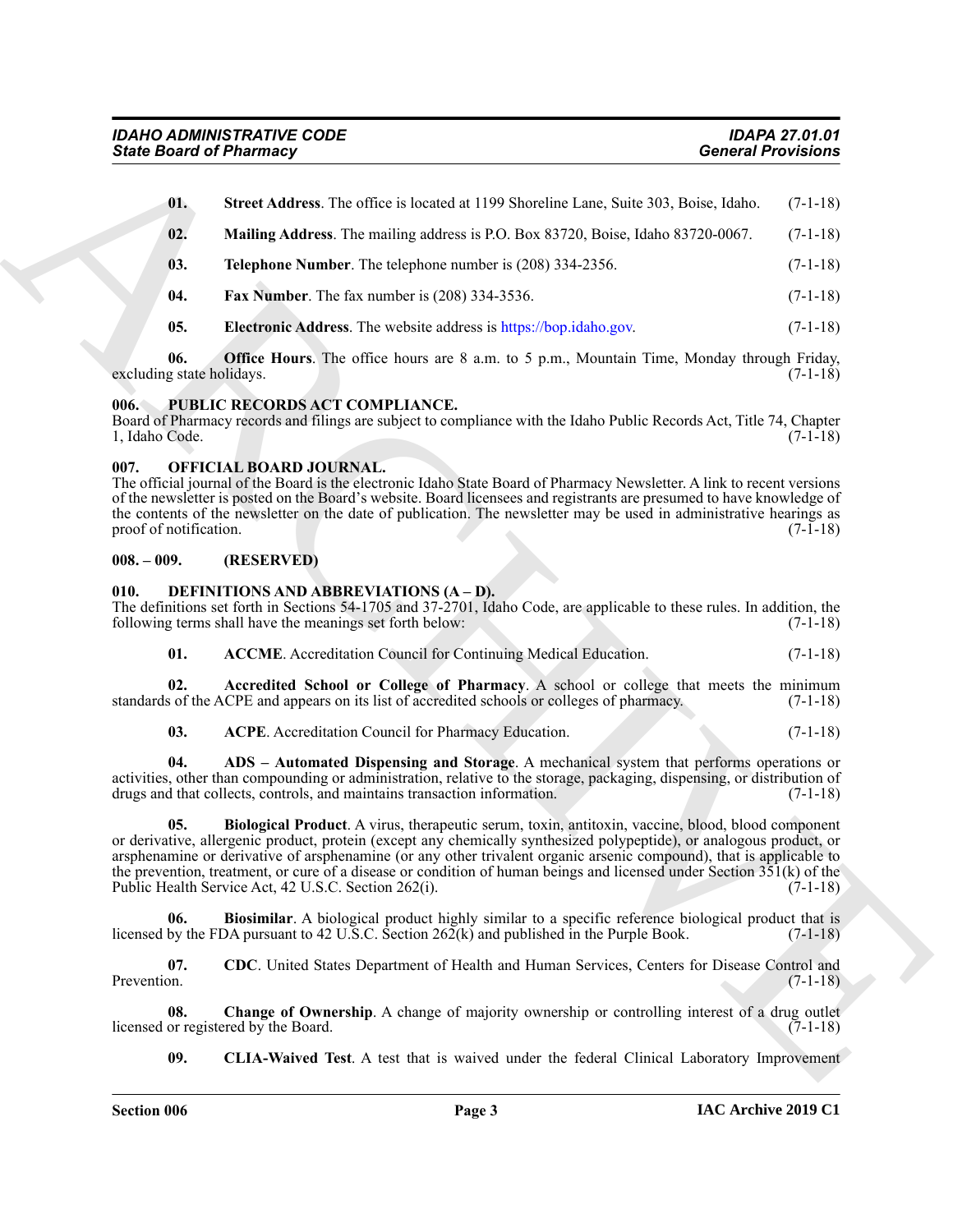#### *IDAHO ADMINISTRATIVE CODE IDAPA 27.01.01* **State Board of Pharmacy**

Amendments (CLIA) of 1988. (7-1-18)

**10. Clinical Guidelines**. Recommendations from a reputable organization that are evidence-based and intended to optimize patient care in specific clinical circumstances. (7-1-18)

<span id="page-3-4"></span><span id="page-3-3"></span><span id="page-3-2"></span><span id="page-3-1"></span>**11. CME**. Continuing medical education. (7-1-18)

Since Board of Phistimacy<br>
Announces CLIAN at 1980. Continue a second position from a number engineering interaction and<br>
the Chinan attack the Chinan and the Chinan attack the Chinan and the Chinan and the Chinan and the **12. Collaborative Pharmacy Practice**. A pharmacy practice whereby one (1) or more pharmacists or pharmacies jointly agree to work under a protocol authorized by one (1) or more prescribers to provide patient care and DTM services not otherwise permitted to be performed by a pharmacist under specified conditions or limitations. (7-1-18)

**13. Collaborative Pharmacy Practice Agreement**. A written agreement between one (1) or more pharmacists or pharmacies and one (1) or more prescribers that provides for collaborative pharmacy practice.

 $(7-1-18)$ 

<span id="page-3-5"></span>**14. Community Pharmacy**. A community or other pharmacy that sells prescription drugs at retail and is open to the public for business. (7-1-18)

**15. Continuous Quality Improvement Program**. A system of standards and procedures to identify and evaluate quality-related events and to constantly enhance the efficiency and effectiveness of the structures and processes of a pharmacy system. (7-1-18) processes of a pharmacy system.

<span id="page-3-8"></span><span id="page-3-7"></span><span id="page-3-6"></span>**16. CPE**. Continuing pharmacy education. (7-1-18)

**17. CPE Monitor**. An NABP service that allows pharmacists to electronically keep track of CPE credits from ACPE-accredited providers. (7-1-18)

<span id="page-3-10"></span><span id="page-3-9"></span>**18. DEA**. United States Drug Enforcement Administration. (7-1-18)

**19. Distributor**. A supplier of drugs manufactured, produced, or prepared by others to persons other than the ultimate consumer. (7-1-18)

<span id="page-3-12"></span><span id="page-3-11"></span>

| 20. | <b>DME.</b> Durable medical equipment. |  |  | $(7-1-18)$ |  |
|-----|----------------------------------------|--|--|------------|--|
|-----|----------------------------------------|--|--|------------|--|

**21. DME Outlet**. A registered outlet that may hold for sale at retail DME and the following prescription drugs: pure oxygen for human application, nitrous oxide, sterile sodium chloride, and sterile water for<br>
(4-11-19) injection. (4-11-19)

**22. Drug Product Selection**. The act of selecting either a brand name drug product or its therapeutically equivalent generic. (7-1-18)

<span id="page-3-15"></span><span id="page-3-14"></span><span id="page-3-13"></span>**23. Drug Product Substitution**. Dispensing a drug product other than prescribed. (7-1-18)

24. **DTM – Drug Therapy Management**. Selecting, initiating, or modifying drug treatment pursuant is borative pharmacy practice agreement or statewide protocol agreement. (7-1-18) to a collaborative pharmacy practice agreement or statewide protocol agreement.

#### <span id="page-3-16"></span><span id="page-3-0"></span>DEFINITIONS AND ABBREVIATIONS (E – N).

The definitions set forth in Sections 54-1705 and 37-2701, Idaho Code, are applicable to these rules. In addition, the following terms shall have the meanings set forth below: following terms shall have the meanings set forth below:

<span id="page-3-17"></span>**Emergency Drugs.** Drugs necessary to meet the immediate therapeutic needs of one (1) or more patients that are not available from any other authorized source in sufficient time to avoid risk of harm due to the delay that would result from obtaining the drugs from another source. (7-1-18)

<span id="page-3-18"></span>**02. Executive Director**. The Idaho State Board of Pharmacy executive director created by Sections 54- 1713 and 54-1714, Idaho Code. (7-1-18)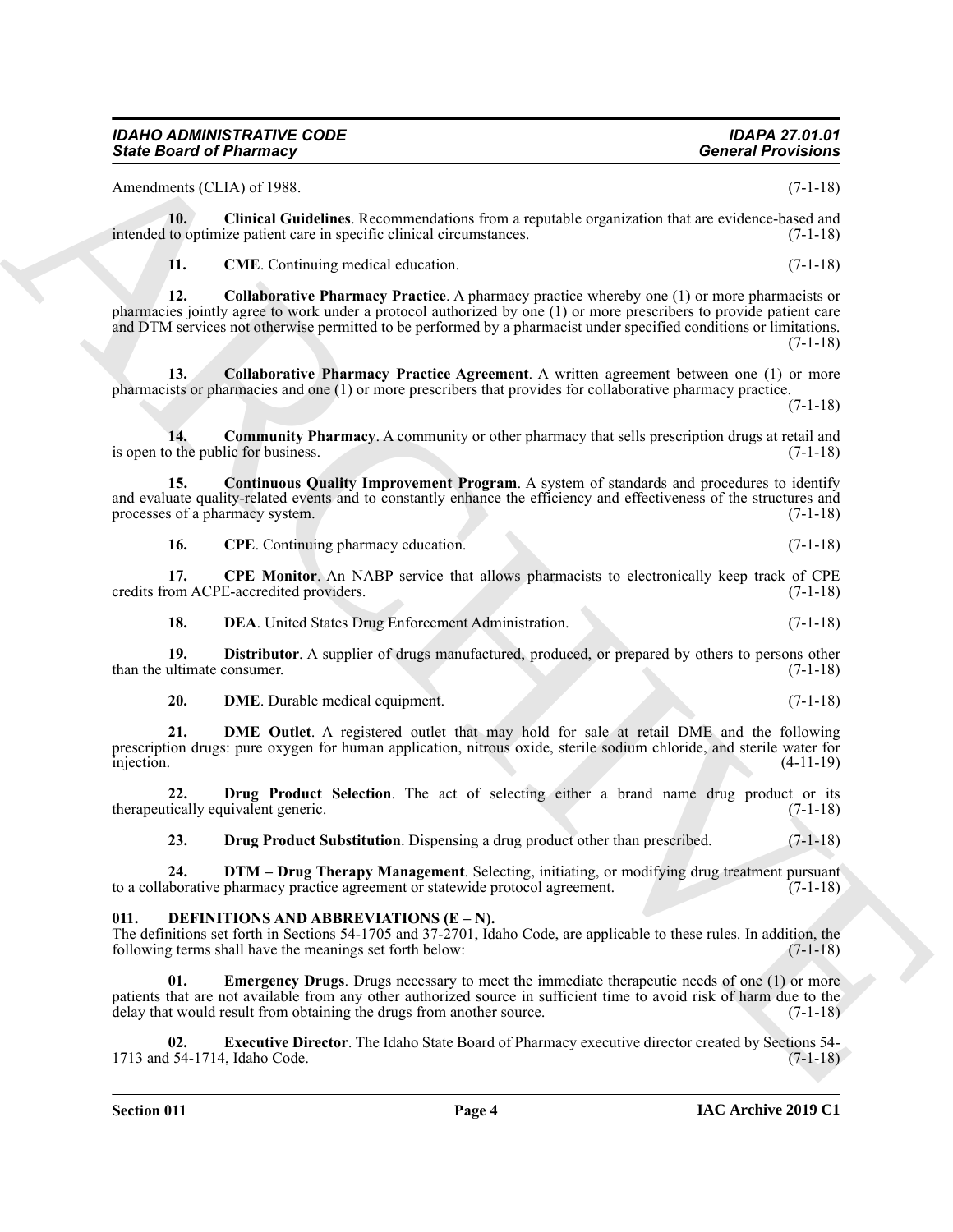<span id="page-4-2"></span><span id="page-4-1"></span><span id="page-4-0"></span>

| <b>IDAHO ADMINISTRATIVE CODE</b> | <b>IDAPA 27.01.01</b>     |
|----------------------------------|---------------------------|
| <b>State Board of Pharmacy</b>   | <b>General Provisions</b> |

|                                  | <b>State Board of Pharmacy</b>                                                                                                                                                                                                                                                                                                                                                                                                                                                                       | <b>General Provisions</b> |
|----------------------------------|------------------------------------------------------------------------------------------------------------------------------------------------------------------------------------------------------------------------------------------------------------------------------------------------------------------------------------------------------------------------------------------------------------------------------------------------------------------------------------------------------|---------------------------|
| 03.                              | FDA. United States Food and Drug Administration.                                                                                                                                                                                                                                                                                                                                                                                                                                                     | $(7-1-18)$                |
| 04.                              | Flavoring Agent. An additive in food or drugs when used in accordance with the principles of<br>good pharmacy practices and in the minimum quantity necessary to produce its intended effect.                                                                                                                                                                                                                                                                                                        | $(7-1-18)$                |
| 05.<br>patients of the facility. | Floor Stock. Drugs or devices not labeled for a specific patient that are maintained at a nursing<br>station or other department of an institutional facility, excluding the pharmacy, for the purpose of administering to                                                                                                                                                                                                                                                                           | $(7-1-18)$                |
| 06.                              | FPGEC. Foreign Pharmacy Graduate Examination Committee.                                                                                                                                                                                                                                                                                                                                                                                                                                              | $(7-1-18)$                |
| 07.                              | Hazardous Drug. Any drug listed as such by the National Institute for Occupational Safety and<br>Health or any drug identified by at least one $(\tilde{I})$ of the following criteria:                                                                                                                                                                                                                                                                                                              | $(7-1-18)$                |
| a.                               | Carcinogenicity;                                                                                                                                                                                                                                                                                                                                                                                                                                                                                     | $(7-1-18)$                |
| $\mathbf{b}$ .                   | Teratogenicity or developmental toxicity;                                                                                                                                                                                                                                                                                                                                                                                                                                                            | $(7-1-18)$                |
| $c_{\cdot}$                      | Reproductive toxicity in humans;                                                                                                                                                                                                                                                                                                                                                                                                                                                                     | $(7-1-18)$                |
| d.                               | Organ toxicity at low doses in humans or animals;                                                                                                                                                                                                                                                                                                                                                                                                                                                    | $(7-1-18)$                |
| e.                               | Genotoxicity; or                                                                                                                                                                                                                                                                                                                                                                                                                                                                                     | $(7-1-18)$                |
| f.                               | New drugs that mimic existing hazardous drugs in structure or toxicity.                                                                                                                                                                                                                                                                                                                                                                                                                              | $(7-1-18)$                |
| 08.                              | HIPAA. Health Insurance Portability and Accountability Act of 1996 (Public Law 104-191).                                                                                                                                                                                                                                                                                                                                                                                                             | $(7-1-18)$                |
| 09.                              | Idaho State Board of Pharmacy or Idaho Board of Pharmacy. The terms Idaho State Board of<br>Pharmacy, Idaho Board of Pharmacy, State Board of Pharmacy, and Board of Pharmacy are deemed synonymous and<br>are used interchangeably to describe the entity created under the authority of Title 54, Chapter 17, Idaho Code. Unless<br>specifically differentiated, "the Board" or "Board" also means the Idaho State Board of Pharmacy.                                                              | $(7-1-18)$                |
| 10.                              | Institutional Pharmacy. A pharmacy located in an institutional facility.                                                                                                                                                                                                                                                                                                                                                                                                                             | $(7-1-18)$                |
| 11.                              | Interchangeable Biosimilar. A licensed biosimilar product determined by the FDA to be<br>therapeutically equivalent to the reference biological product and published in the Purple Book.                                                                                                                                                                                                                                                                                                            | $(7-1-18)$                |
| 12.                              | Limited Service Outlet. Limited service outlets include, but are not limited to, sterile product<br>pharmacies, remote dispensing pharmacies, facilities operating narcotic treatment programs, durable medical<br>equipment outlets, prescriber drug outlets, outsourcing facilities, nuclear pharmacies, cognitive service pharmacies,<br>correctional facilities, offsite ADSs for non-emergency dispensing, reverse distributors, mobile pharmacies, and<br>analytical or research laboratories. | $(4-11-19)$               |
| 13.                              | Maintenance Drug. A drug intended for the treatment of a health condition or disease that is<br>persistent or otherwise expected to be long lasting in its effects.                                                                                                                                                                                                                                                                                                                                  | $(7-1-18)$                |
| 14.<br>concurrently.             | Medication Synchronization Program. An opt-in program provided by a pharmacy for aligning<br>the refill dates of a patient's prescription drugs so that drugs that are refilled at the same frequency may be refilled                                                                                                                                                                                                                                                                                | $(7-1-18)$                |
|                                  | NABP. National Association of Boards of Pharmacy.                                                                                                                                                                                                                                                                                                                                                                                                                                                    | $(7-1-18)$                |
| 15.                              |                                                                                                                                                                                                                                                                                                                                                                                                                                                                                                      |                           |

- <span id="page-4-4"></span><span id="page-4-3"></span>**e.** Genotoxicity; or (7-1-18)
- <span id="page-4-8"></span><span id="page-4-7"></span><span id="page-4-6"></span><span id="page-4-5"></span>**f.** New drugs that mimic existing hazardous drugs in structure or toxicity. (7-1-18)

<span id="page-4-13"></span><span id="page-4-12"></span><span id="page-4-11"></span><span id="page-4-10"></span><span id="page-4-9"></span>

| <b>NABP.</b> National Association of Boards of Pharmacy.         | $(7-1-18)$ |
|------------------------------------------------------------------|------------|
| <b>NAPLEX.</b> North American Pharmacists Licensure Examination. | $(7-1-18)$ |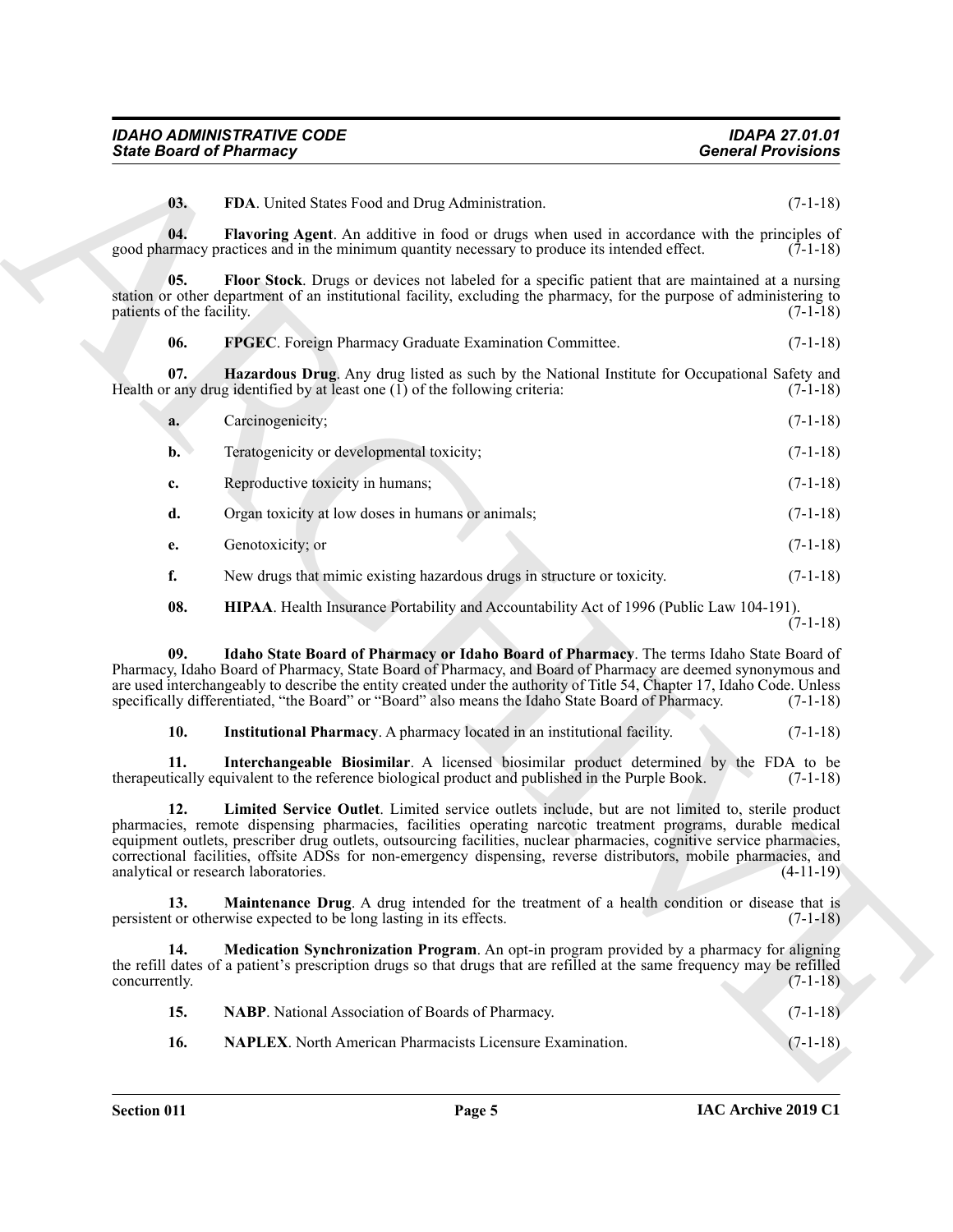<span id="page-5-6"></span><span id="page-5-5"></span><span id="page-5-4"></span><span id="page-5-3"></span><span id="page-5-2"></span><span id="page-5-1"></span><span id="page-5-0"></span>

| IDAHO ADMINISTRATIVE CODE |  |
|---------------------------|--|
| State Board of Pharmacv   |  |

| <b>State Board of Pharmacy</b>      |                                                                                                                                                                                                                                                                                                                                                                                                                                                                                                                                                                                                                                                                                                                                                           | <b>General Provisions</b> |
|-------------------------------------|-----------------------------------------------------------------------------------------------------------------------------------------------------------------------------------------------------------------------------------------------------------------------------------------------------------------------------------------------------------------------------------------------------------------------------------------------------------------------------------------------------------------------------------------------------------------------------------------------------------------------------------------------------------------------------------------------------------------------------------------------------------|---------------------------|
| 17.                                 | NDC. National Drug Code.                                                                                                                                                                                                                                                                                                                                                                                                                                                                                                                                                                                                                                                                                                                                  | $(7-1-18)$                |
| 012.                                | DEFINITIONS AND ABBREVIATIONS (O - Z).<br>The definitions set forth in Sections 54-1705 and 37-2701, Idaho Code, are applicable to these rules. In addition, the<br>following terms shall have the meanings set forth below:                                                                                                                                                                                                                                                                                                                                                                                                                                                                                                                              | $(7-1-18)$                |
| 01.<br>administration by injection. | Parenteral Admixture. The preparation and labeling of sterile products intended for                                                                                                                                                                                                                                                                                                                                                                                                                                                                                                                                                                                                                                                                       | $(7-1-18)$                |
| 02.                                 | Pharmaceutical Care Services. A broad range of pharmacist-provided cognitive services,<br>activities and responsibilities intended to optimize drug-related therapeutic outcomes for patients. Pharmaceutical<br>care services may be performed independent of, or concurrently with, the dispensing or administration of a drug or<br>device and also encompasses services provided by way of DTM under a collaborative practice agreement, statewide<br>protocol agreement, pharmacotherapy, clinical pharmacy practice, pharmacist independent practice, and Medication<br>Therapy Management. Pharmaceutical care services are not limited to, but may include one (1) or more of the<br>following, according to the individual needs of the patient: | $(7-1-18)$                |
| a.<br>samples;                      | Performing or obtaining necessary assessments of the patient's health status, including the<br>performance of health screening activities that may include, but are not limited to, obtaining finger-stick blood                                                                                                                                                                                                                                                                                                                                                                                                                                                                                                                                          | $(7-1-18)$                |
| b.                                  | Reviewing, analyzing, evaluating, formulating or providing a drug utilization plan;                                                                                                                                                                                                                                                                                                                                                                                                                                                                                                                                                                                                                                                                       | $(7-1-18)$                |
| $c_{\bullet}$<br>effectiveness;     | Monitoring and evaluating the patient's response to drug therapy, including safety and                                                                                                                                                                                                                                                                                                                                                                                                                                                                                                                                                                                                                                                                    | $(7-1-18)$                |
| d.                                  | Performing a comprehensive drug review to identify, resolve, and prevent drug-related problems,<br>including adverse drug events;                                                                                                                                                                                                                                                                                                                                                                                                                                                                                                                                                                                                                         | $(7-1-18)$                |
| e.                                  | Documenting the care delivered;                                                                                                                                                                                                                                                                                                                                                                                                                                                                                                                                                                                                                                                                                                                           | $(7-1-18)$                |
| f.                                  | Communicating essential information or referring the patient when necessary or appropriate;                                                                                                                                                                                                                                                                                                                                                                                                                                                                                                                                                                                                                                                               | $(7-1-18)$                |
|                                     | Providing counseling education, information, support services, and resources applicable to a drug,<br>disease state, or a related condition or designed to enhance patient compliance with therapeutic regimens;                                                                                                                                                                                                                                                                                                                                                                                                                                                                                                                                          | $(7-1-18)$                |
| h.                                  | Conducting a drug therapy review consultation with the patient or caregiver;                                                                                                                                                                                                                                                                                                                                                                                                                                                                                                                                                                                                                                                                              | $(7-1-18)$                |
| i.                                  | Preparing or providing information as part of a personal health record;                                                                                                                                                                                                                                                                                                                                                                                                                                                                                                                                                                                                                                                                                   | $(7-1-18)$                |
| j.                                  | Identifying processes to improve continuity of care and patient outcomes;                                                                                                                                                                                                                                                                                                                                                                                                                                                                                                                                                                                                                                                                                 | $(7-1-18)$                |
| k.                                  | Providing consultative drug-related intervention and referral services;                                                                                                                                                                                                                                                                                                                                                                                                                                                                                                                                                                                                                                                                                   | $(7-1-18)$                |
| $\mathbf{l}$ .                      | Coordinating and integrating pharmaceutical care services within the broader health care<br>management services being provided to the patient;                                                                                                                                                                                                                                                                                                                                                                                                                                                                                                                                                                                                            | $(7-1-18)$                |
| m.                                  | Ordering and interpreting laboratory tests; and                                                                                                                                                                                                                                                                                                                                                                                                                                                                                                                                                                                                                                                                                                           | $(7-1-18)$                |
| n.                                  | Other services as allowed by law.                                                                                                                                                                                                                                                                                                                                                                                                                                                                                                                                                                                                                                                                                                                         | $(7-1-18)$                |
| 03.                                 | Pharmacy Operations. Activities related to and including the preparation, compounding,<br>distributing, or dispensing of drugs or devices from a pharmacy.                                                                                                                                                                                                                                                                                                                                                                                                                                                                                                                                                                                                | $(7-1-18)$                |
|                                     | PDMP. Prescription Drug Monitoring Program.                                                                                                                                                                                                                                                                                                                                                                                                                                                                                                                                                                                                                                                                                                               | $(7-1-18)$                |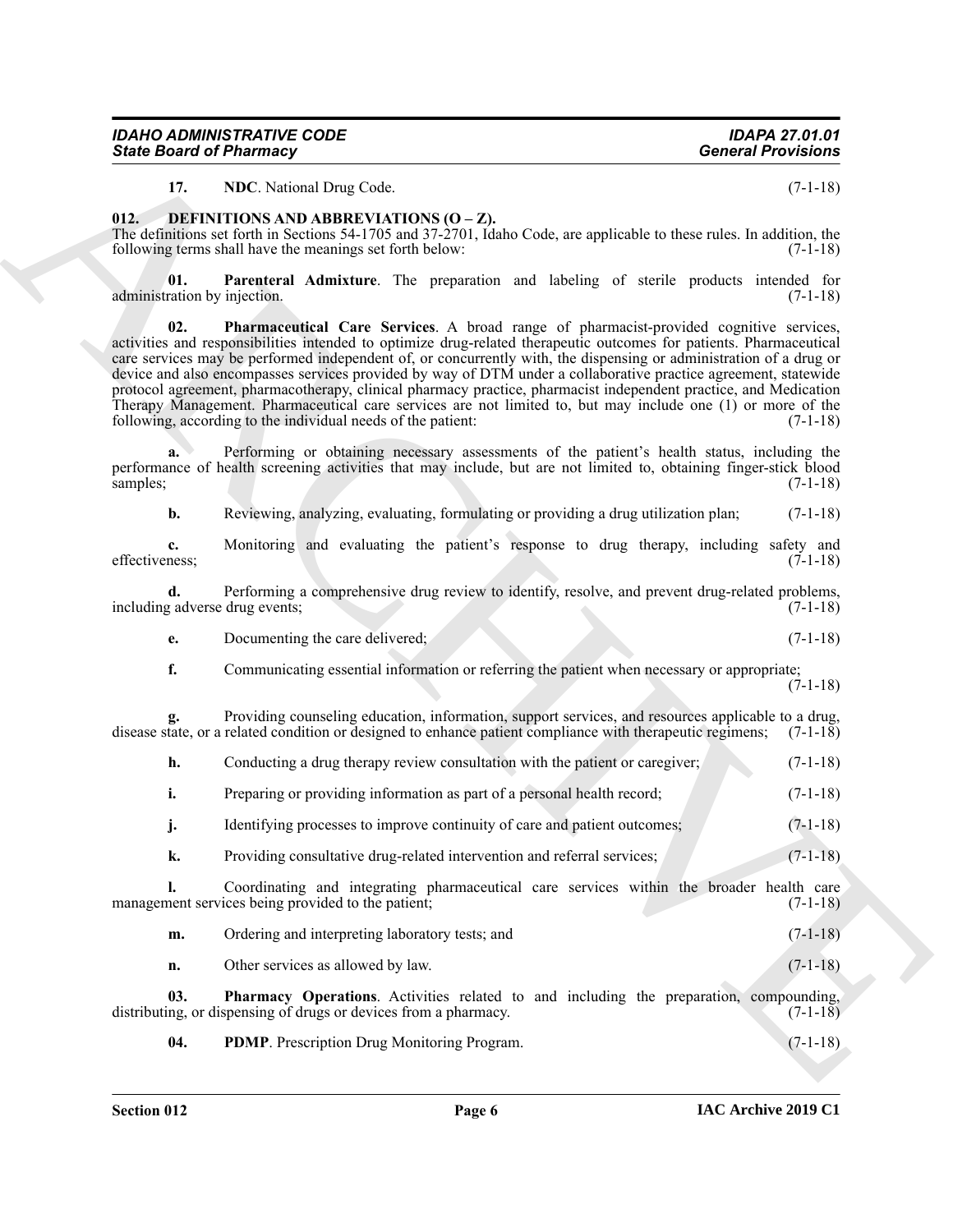#### *IDAHO ADMINISTRATIVE CODE IDAPA 27.01.01* **State Board of Pharmacy**

<span id="page-6-1"></span>**05. Prepackaging**. The act of transferring a drug, manually or using an automated system, from a turer's original container to another container prior to receiving a prescription drug order. (7-1-18) manufacturer's original container to another container prior to receiving a prescription drug order.

<span id="page-6-2"></span>**06. Prescriber**. An individual currently licensed, registered, or otherwise authorized to prescribe and administer drugs in the course of professional practice. (7-1-18)

<span id="page-6-3"></span>**07. Purple Book**. The list of licensed biological products with reference product exclusivity and biosimilarity or interchangeability evaluations published by the FDA under the Public Health Service Act. (7-1-18)

<span id="page-6-4"></span>**Readily Retrievable**. Records are considered readily retrievable if they are able to be completely and legibly produced upon request within seventy-two  $(72)$  hours.  $(7-1-18)$ 

<span id="page-6-5"></span>**09. Reconstitution**. The process of adding a diluent to a powdered medication to prepare a solution or suspension, according to the product's labeling or the manufacturer's instructions. (7-1-18)

<span id="page-6-6"></span>**10. Restricted Drug Storage Area**. The area of a drug outlet where prescription drugs are prepared, deed, distributed, dispensed, or stored. (7-1-18) compounded, distributed, dispensed, or stored.

<span id="page-6-7"></span>**11. Sample**. A unit of a drug that is not intended to be sold and is intended to promote the sale of the (7-1-18) drug. (7-1-18)

<span id="page-6-8"></span>**12. Skilled Nursing Facility**. An institutional facility or a distinct part of an institutional facility that is *engaged* in providing daily skilled nursing care and related services. (7-1-18) primarily engaged in providing daily skilled nursing care and related services.

<span id="page-6-10"></span><span id="page-6-9"></span>**13. Student Technician**. A student who is enrolled in a high school or college supervised program, and who does not otherwise meet the requirements for registration as a technician-in-training or certified technician.

(7-1-18)

Since Browning The method interesting a drop, manually or entropy a denominated Procedure and<br>numerical Properties and the state function of the state function of the state of the state of the state of the state of the st **14. Technician**. Unless specifically differentiated, a term inclusive of pharmacy technician, certified technician, and technician-in-training to indicate an individual authorized by registration with the Board to perform routine pharmacy support services under the supervision of a pharmacist. (7-1-18) routine pharmacy support services under the supervision of a pharmacist.

<span id="page-6-11"></span>**15. Telepharmacy**. The use of telecommunications and information technologies in the practice of pharmacy to provide pharmaceutical care services to patients at a distance. (7-1-18)

<span id="page-6-12"></span>**16. Therapeutic Equivalent Drugs**. Products assigned an "A" code by the FDA in the Approved Drug Products with Therapeutic Equivalence Evaluations (Orange Book) and animal drug products published in the FDA Approved Animal Drug Products (Green Book). (7-1-18)

17. Unit Dose. Drugs packaged in individual, sealed doses with tamper-evident packaging (for single unit-of-use, blister packaging, unused injectable vials, and ampules). (7-1-18) example, single unit-of-use, blister packaging, unused injectable vials, and ampules).

<span id="page-6-14"></span><span id="page-6-13"></span>

| <b>USP.</b> United States Pharmacopeia. | $(7-1-18)$ |
|-----------------------------------------|------------|
|                                         |            |

<span id="page-6-17"></span>**19. USP-NF**. United State Pharmacopeia-National Formulary. (7-1-18)

<span id="page-6-15"></span>**20. USP 795**. The current edition of the United States Pharmacopeia-National Formulary, Chapter 795. (7-1-18)

<span id="page-6-18"></span><span id="page-6-16"></span>**21. USP 797**. The current edition of the United States Pharmacopeia-National Formulary, Chapter 797. (7-1-18)

**22. VAWD – Verified Accredited Wholesale Distributor**. An accreditation program for wholesale distributors offered through NABP. (7-1-18)

<span id="page-6-0"></span>**013. – 019. (RESERVED)**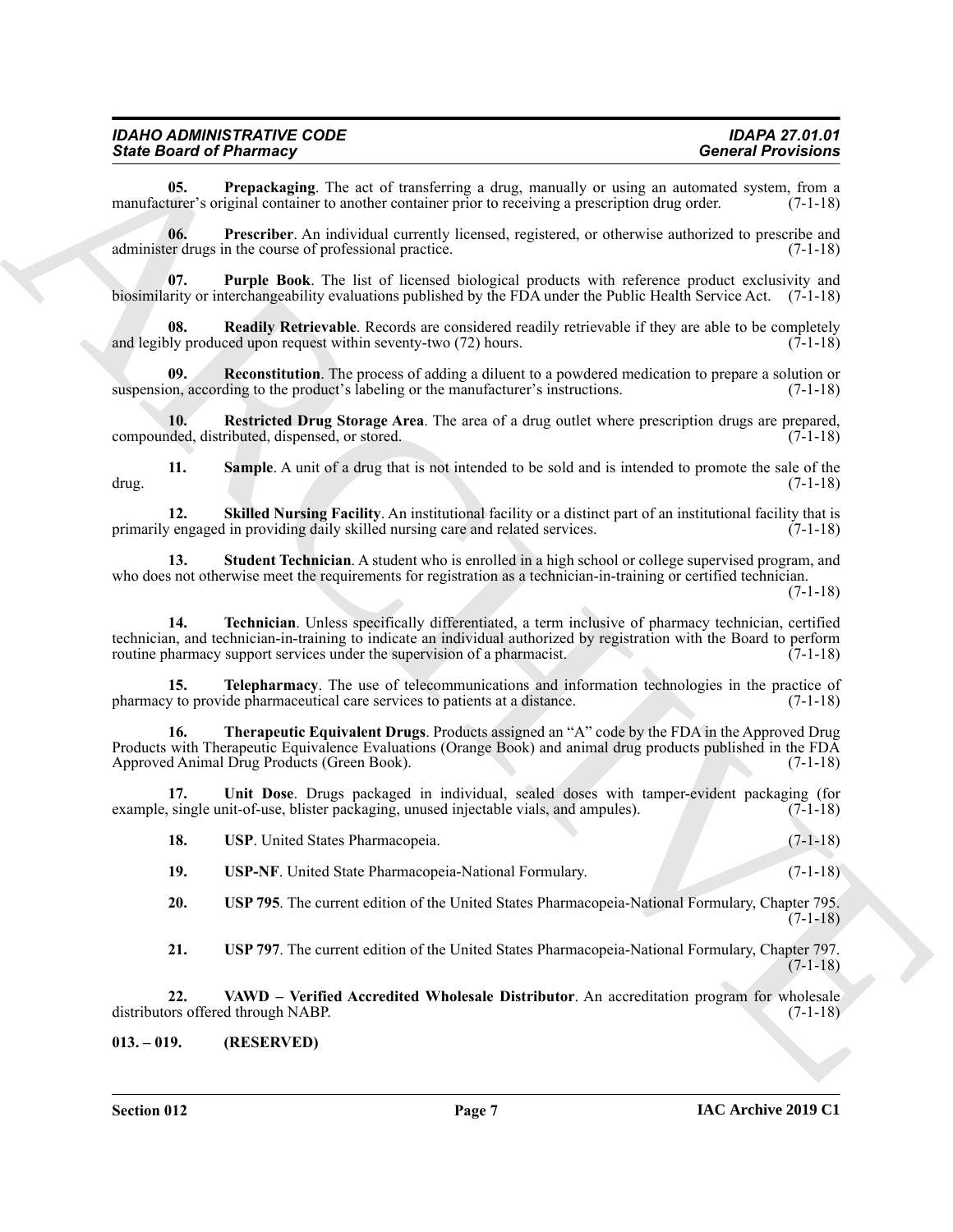#### *IDAHO ADMINISTRATIVE CODE IDAPA 27.01.01* **State Board of Pharmacy**

#### <span id="page-7-4"></span><span id="page-7-2"></span><span id="page-7-0"></span>**020. PRACTICE OF PHARMACY: GENERAL APPROACH.**

|                              | <b>State Board of Pharmacy</b>                                                                                                                                                                                                                                                                                                        | <b>General Provisions</b> |
|------------------------------|---------------------------------------------------------------------------------------------------------------------------------------------------------------------------------------------------------------------------------------------------------------------------------------------------------------------------------------|---------------------------|
| 020.                         | PRACTICE OF PHARMACY: GENERAL APPROACH.<br>To evaluate whether a specific act is within the scope of pharmacy practice in or into Idaho, a licensee or registrant of<br>the Board must independently determine whether:                                                                                                               | $(7-1-18)$                |
| 01.                          | <b>Express Prohibition.</b> The act is expressly prohibited by:                                                                                                                                                                                                                                                                       | $(7-1-18)$                |
| a.                           | The Idaho Pharmacy Act, Title 54, Chapter 17, Idaho Code;                                                                                                                                                                                                                                                                             | $(7-1-18)$                |
| b.                           | The Uniform Controlled Substances Act, Title 37, Chapter 27, Idaho Code;                                                                                                                                                                                                                                                              | $(7-1-18)$                |
| c.                           | The rules of the Idaho State Board of Pharmacy; or                                                                                                                                                                                                                                                                                    | $(7-1-18)$                |
| d.                           | Any other applicable state or federal laws, rules or regulations.                                                                                                                                                                                                                                                                     | $(7-1-18)$                |
| 02.                          | Education, Training, and Experience. The act is consistent with licensee or registrant's<br>education, training, and experience.                                                                                                                                                                                                      | $(4-11-19)$               |
| 03.<br>experience.           | Standard of Care. Performance of the act is within the accepted standard of care that would be<br>provided in a similar setting by a reasonable and prudent licensee or registrant with similar education, training and                                                                                                               | $(7-1-18)$                |
| 021.                         | <b>WAIVERS OR VARIANCES.</b>                                                                                                                                                                                                                                                                                                          |                           |
| 01.                          | Criteria. The board may grant or deny, in whole or in part, a waiver of, or variance from, specified<br>rules if the granting of the waiver or variance is consistent with the Board's mandate to promote, preserve and protect<br>public health, safety and welfare, and based on consideration of one (1) or both of the following: | $(7-1-18)$                |
| burden on the petitioner; or | The application of a certain rule or rules is unreasonable and would impose an undue hardship or                                                                                                                                                                                                                                      | $(7-1-18)$                |
| b.                           | The waiver or variance requested would test an innovative practice or service delivery model.                                                                                                                                                                                                                                         | $(7-1-18)$                |
| 02.                          | Content and Filing of a Waiver or Variance Petition. A written petition for waiver or variance<br>should include at least the following:                                                                                                                                                                                              | $(7-1-18)$                |
| a.                           | The name, address, and telephone number of the petitioner or petitioners;                                                                                                                                                                                                                                                             | $(7-1-18)$                |
| b.                           | A specific reference to the rule or rules from which a waiver or variance is requested;                                                                                                                                                                                                                                               | $(7-1-18)$                |
| c.<br>and                    | A statement detailing the waiver or variance requested, including the precise scope and duration;                                                                                                                                                                                                                                     | $(7-1-18)$                |
| d.                           | A description of how the waiver or variance, if granted, will afford substantially equal protection of<br>public health, safety, and welfare intended by the particular rule for which the waiver or variance is requested.                                                                                                           | $(7-1-18)$                |
| 03.                          | Invalid Requests. A waiver or variance request that is contrary to federal law or Idaho Code or that<br>seeks to delay or cancel an administrative deadline will not be considered or granted by the Board.                                                                                                                           | $(7-1-18)$                |
| 04.                          | Time Period of Waiver or Variance. Waivers or variances may be granted on a permanent or<br>temporary basis. Temporary waivers or variances have no automatic renewal, but may be renewed if the Board finds<br>that sufficient grounds to allow the waiver or variance continue to exist.                                            | $(7-1-18)$                |
| 05.                          | Cancellation or Modification of a Waiver or Variance. A waiver or variance granted by the<br>Board may be canceled or modified by the Board at any time.                                                                                                                                                                              | $(7-1-18)$                |
|                              |                                                                                                                                                                                                                                                                                                                                       |                           |

#### <span id="page-7-11"></span><span id="page-7-10"></span><span id="page-7-9"></span><span id="page-7-8"></span><span id="page-7-7"></span><span id="page-7-6"></span><span id="page-7-5"></span><span id="page-7-3"></span><span id="page-7-1"></span>**021. WAIVERS OR VARIANCES.**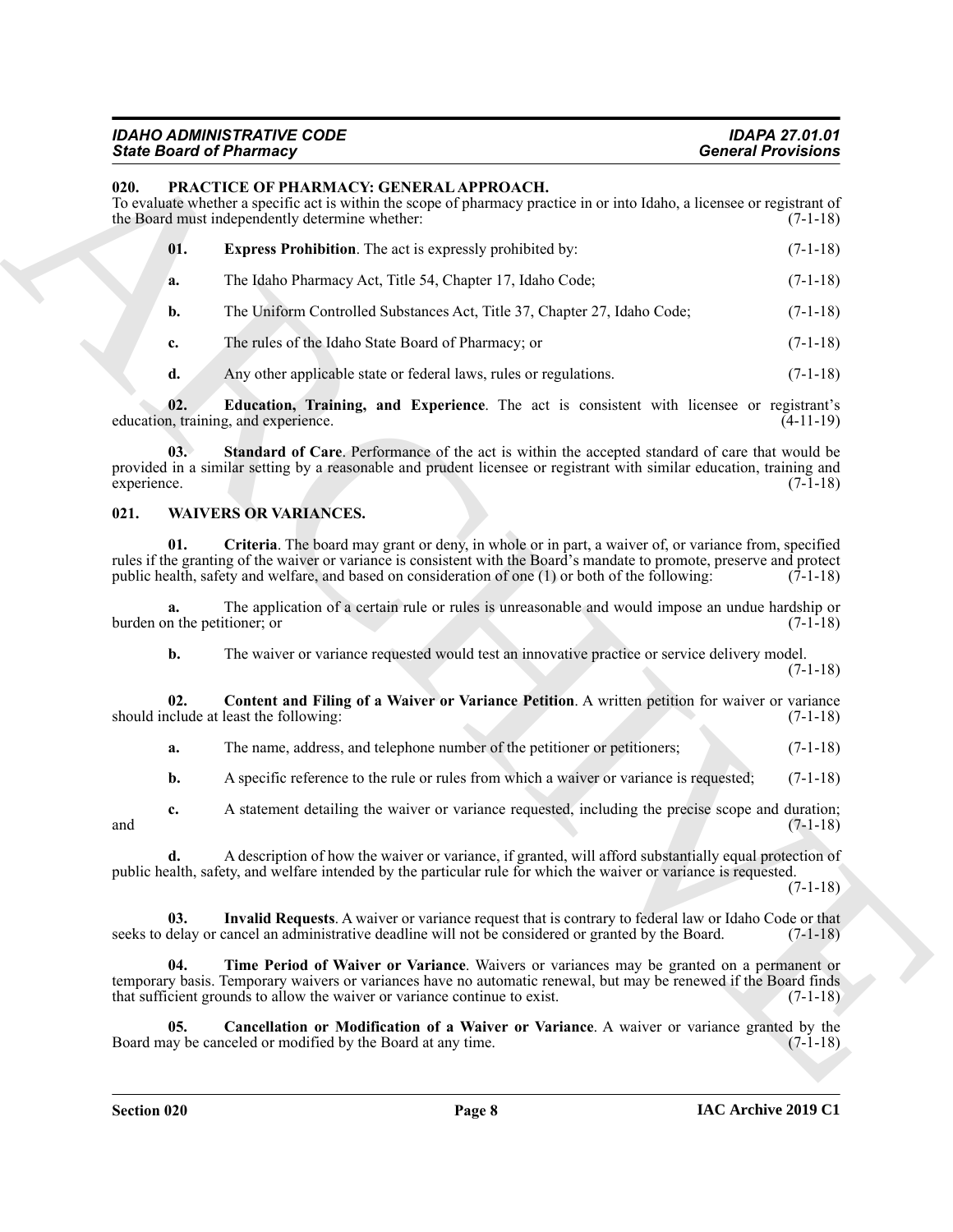#### <span id="page-8-2"></span><span id="page-8-0"></span>**022. BOARD INSPECTIONS AND INVESTIGATIONS.**

<span id="page-8-7"></span>**01. Records Subject to Board Inspection**. Records created, maintained, or retained by Board licensees or registrants in compliance with statutes or rules enforced by the Board must be made available for inspection upon request by Board inspectors or authorized agents. It is unlawful to refuse to permit or to obstruct a Board inspection. (7-1-18)

<span id="page-8-5"></span>**02. Inspections**. Prior to the commencement of business, as applicable, and thereafter at regular intervals, upon presentation of appropriate identification, registrants and licensees must permit the Board or its compliance officers to enter and inspect the premises and to audit the records of each drug outlet for compliance with laws enforced by or under the Board's jurisdiction. (7-1-18)

<span id="page-8-3"></span>**03. Inspection Deficiencies**. Deficiencies noted must be promptly remedied, and if requested, the Board office notified of corrective measures. If required, one (1) follow-up inspection may be performed by the Board at no cost. For additional follow-up inspections, the drug outlet will be charged actual travel and personnel costs incurred in the inspection and must pay within ninety (90) days of inspection.  $(7-1-18)$ 

<span id="page-8-4"></span>**04. Inspection Reports**. Inspection reports must be reviewed with the Board inspector and signed by an agent of the drug outlet upon completion of the exit interview. (7-1-18)

<span id="page-8-6"></span>**05. Investigations**. Licensees or registrants must also fully cooperate with Board investigations conducted to confirm compliance with laws enforced by the Board, to gather information pertinent to a complaint received by the Board, or to enforce disciplinary actions. (7-1-18) received by the Board, or to enforce disciplinary actions.

#### <span id="page-8-8"></span><span id="page-8-1"></span>**023. UNPROFESSIONAL CONDUCT.**

<span id="page-8-15"></span>The following acts or practices by any licensee or registrant are declared to be specifically, but not by way of limitation, unprofessional conduct and conduct contrary to the public interest. (7-1-18)

Sinte Board of Pharmacy<br>
12. BAARD ENVERTICATIONS.<br>
12. BAARD ENVERTICATIONS<br>
13. BAARD ENVERTICATIONS<br>
13. BAARD ENVERTIES (16.11) Regular to the comparison of the state is a specification of the state of the state<br>
13. **01. Unethical Conduct**. Conduct in the practice of pharmacy or in the operation of a pharmacy that may reduce the public confidence in the ability and integrity of the profession of pharmacy or endangers the public health, safety, and welfare. A violation of this section includes committing fraud, misrepresentation, negligence, concealment, or being involved in dishonest dealings, price fixing, or breaching the public trust with respect to the practice of pharmacy. (7-1-18)

<span id="page-8-12"></span>**02. Lack of Fitness**. A lack of fitness for professional practice due to incompetency, personal habits, drug or alcohol dependence, physical or mental illness, or for any other cause that endangers public health, safety, or welfare. (7-1-18) welfare. (7-1-18)

<span id="page-8-13"></span>**03. On-Duty Intoxication or Impairment**. Intoxication, impairment, or consumption of alcohol or drugs while on duty, including break periods after which the individual is expected to return to work, or prior to reporting to work. (7-1-18)

<span id="page-8-9"></span>**04. Diversion of Drug Products and Devices**. Supplying or diverting drugs, biologicals, and other medicines, substances, or devices legally sold in pharmacies that allows the circumvention of laws pertaining to the legal sale of these articles. (7-1-18)

<span id="page-8-16"></span>**05. Unlawful Possession or Use of Drugs**. Possessing or using a controlled substance without a lawful prescription drug order. A failed drug test creates a rebuttable presumption of a violation of this rule. (7-1-18)

<span id="page-8-14"></span>**06. Prescription Drug Order Noncompliance**. Failing to follow the instructions of the person writing, making, or ordering a prescription as to its refills, contents, or labeling except as provided in these rules.

(7-1-18)

**07. Failure to Confer**. Failure to confer with the prescriber when necessary or appropriate or filling a ion if necessary components of the prescription drug order are missing or questionable. (7-1-18) prescription if necessary components of the prescription drug order are missing or questionable.

<span id="page-8-11"></span><span id="page-8-10"></span>**08. Excessive Provision of Controlled Substances**. Providing a clearly excessive amount of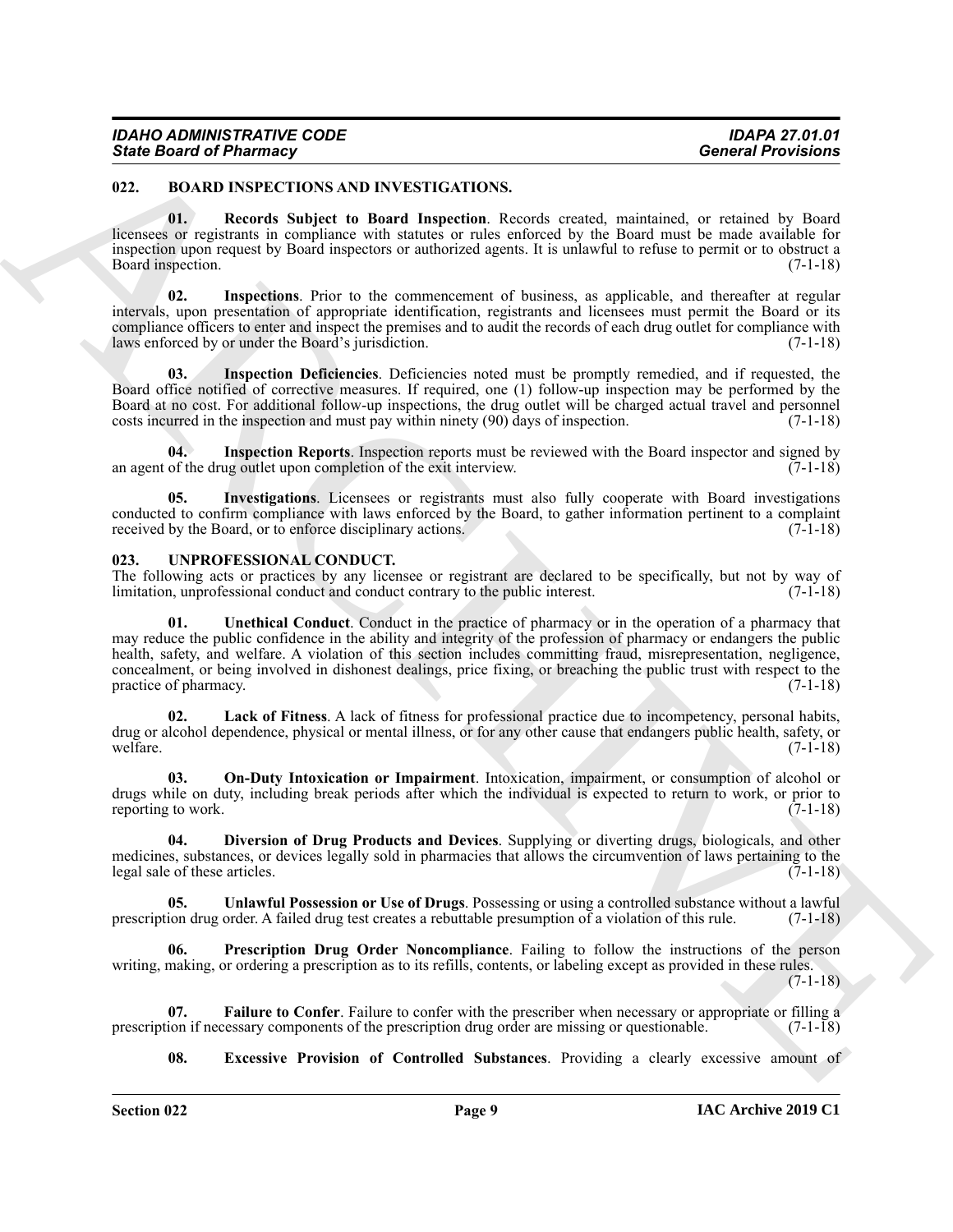controlled substances. Evidentiary factors of a clearly excessive amount include, but are not limited to, the amount of controlled substances furnished and previous ordering patterns (including size and frequency of orders controlled substances furnished and previous ordering patterns (including size and frequency of orders).

<span id="page-9-7"></span><span id="page-9-2"></span>**09. Failure to Counsel or Offer Counseling**. Failing to counsel or offer counseling, unless specifically exempted or refused.  $(7-1-18)$ 

Since the other are the state of the state of the state of the state of the state of the state of the state of the state of the state of the state of the state of the state of the state of the state of the state of the st **10. Substandard, Misbranded, Adulterated, or Expired Products**. Manufacturing, compounding, delivering, distributing, dispensing, or permitting to be manufactured, compounded, delivered, distributed or dispensed substandard, misbranded, or adulterated drugs or preparations or those made using secret formulas. Failing to remove expired drugs from stock. (4-11-19)

<span id="page-9-5"></span>**11. Prescriber Incentives**. Allowing a commission or rebate to be paid, or personally paying a ion or rebate, to a person writing, making, or otherwise ordering a prescription. (7-1-18) commission or rebate, to a person writing, making, or otherwise ordering a prescription.

<span id="page-9-1"></span>**12. Exclusive Arrangements**. Participation in a plan or agreement that compromises the quality or extent of professional services or limits access to provider facilities at the expense of public health or welfare.

(7-1-18)

**13. Failure to Report**. Failing to report to the Board any violation of statutes or rules pertaining to the of pharmacy or any act that endangers the health, safety, or welfare of patients or the public. (7-1-18) practice of pharmacy or any act that endangers the health, safety, or welfare of patients or the public.

<span id="page-9-9"></span><span id="page-9-6"></span><span id="page-9-4"></span><span id="page-9-3"></span>**14. Failure to Follow Board Order**. Failure to follow an order of the Board. (7-1-18)

**15. Use of False Information**. Knowingly using false information in connection with the prescribing, delivering, administering, or dispensing of a controlled substance or other drug product is prohibited. (7-1-18)

**16.** Standard of Care. Acts or omissions within the practice of pharmacy which fail to meet the provided by other qualified licensees or registrants in the same or similar setting. (4-11-19) standard provided by other qualified licensees or registrants in the same or similar setting.

<span id="page-9-8"></span>**17. Unnecessary Services or Products**. Directly promoting or inducing for the provisions of health ices or products that are unnecessary or not medically indicated. (7-1-18) care services or products that are unnecessary or not medically indicated.

#### <span id="page-9-0"></span>**024. – 999. (RESERVED)**